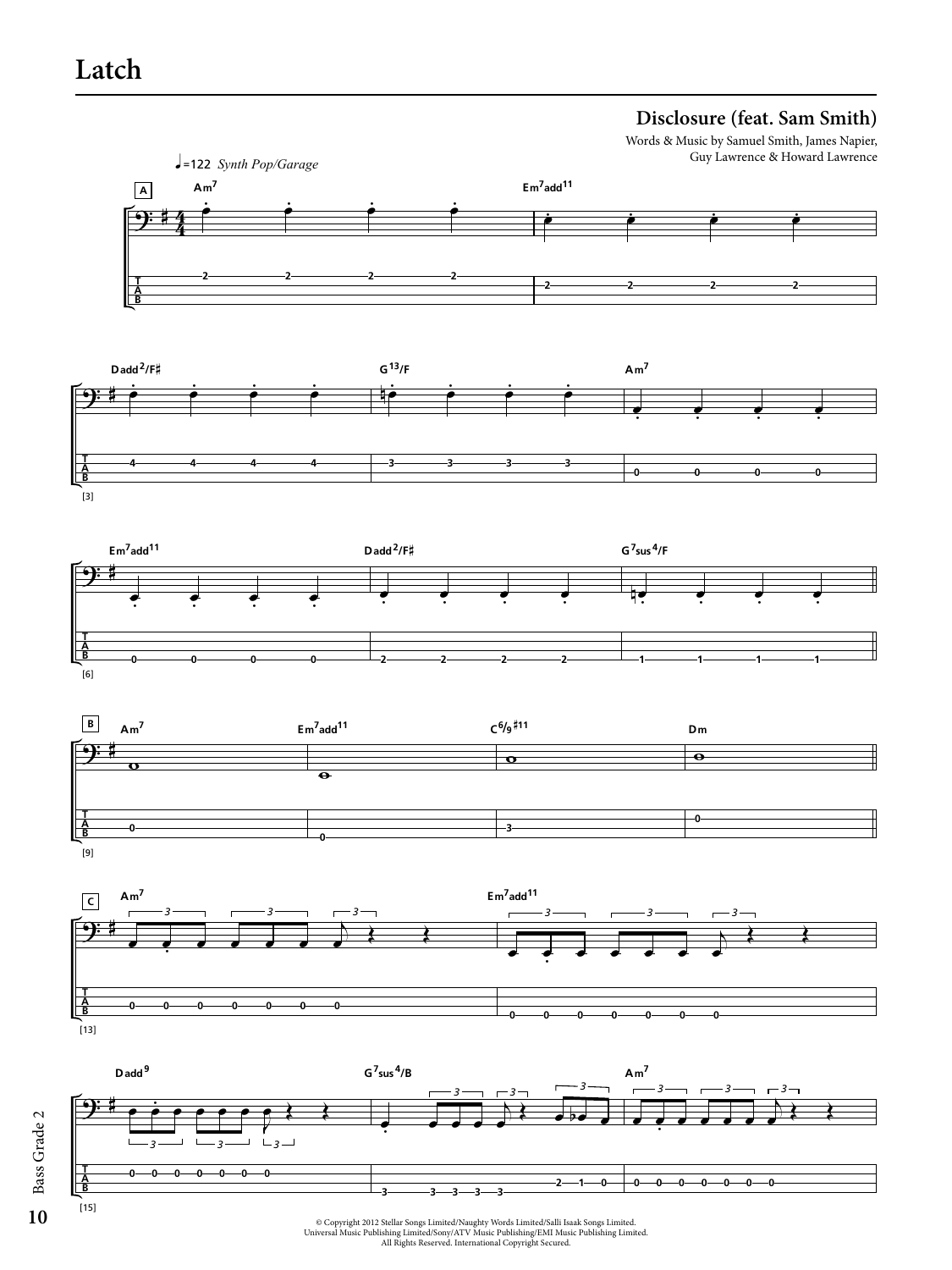**U2** Words & Music by U2



Bass Grade 2 Bass Grade 2 **18**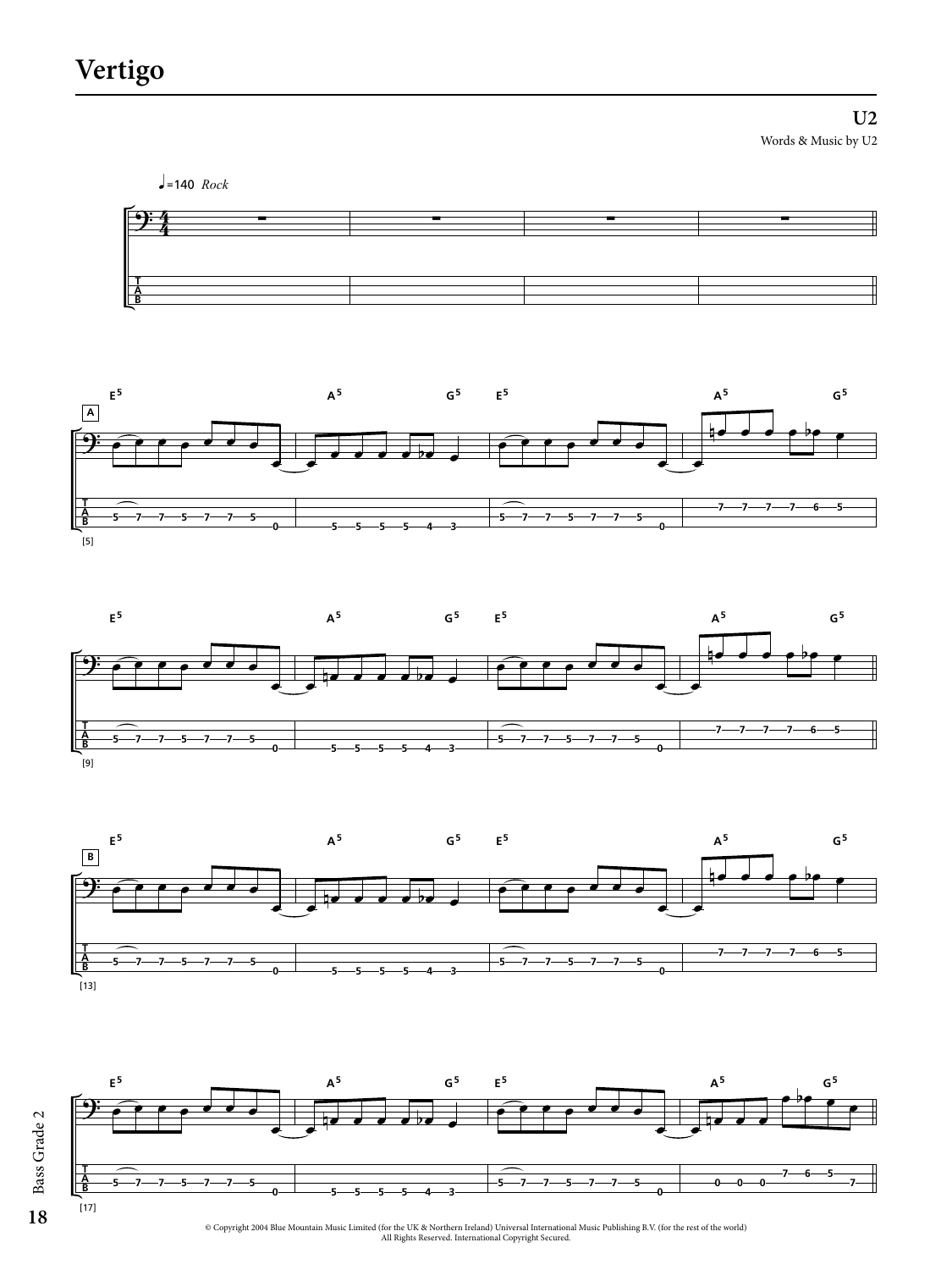# **Technical Exercises**

In this section the examiner will ask you to play a selection of exercises drawn from each of the three groups shown below. Groups A and B contain examples of the scales and arpeggios you can use when playing the pieces. In Group C you will be asked to prepare the bassline riff exercise and play it to the backing track in the exam. You do not need to memorise the exercises (and can use the book in the exam) but the examiner will be looking for the speed of your response. The examiner will also give credit for the level of your musicality.

Groups A and B should be prepared on the starting notes of A, G and C. Before you start the section you will be asked whether you would like to play the exercises along with the click or hear a single bar of click before you commence the test. The tempo is  $\sqrt{ } = 80.$ 

## **Group A: Scales**



2. Natural minor scale (A natural minor scale shown)



3. Minor pentatonic scale (C minor pentatonic scale shown)



4. Major pentatonic scale (G major pentatonic scale shown)